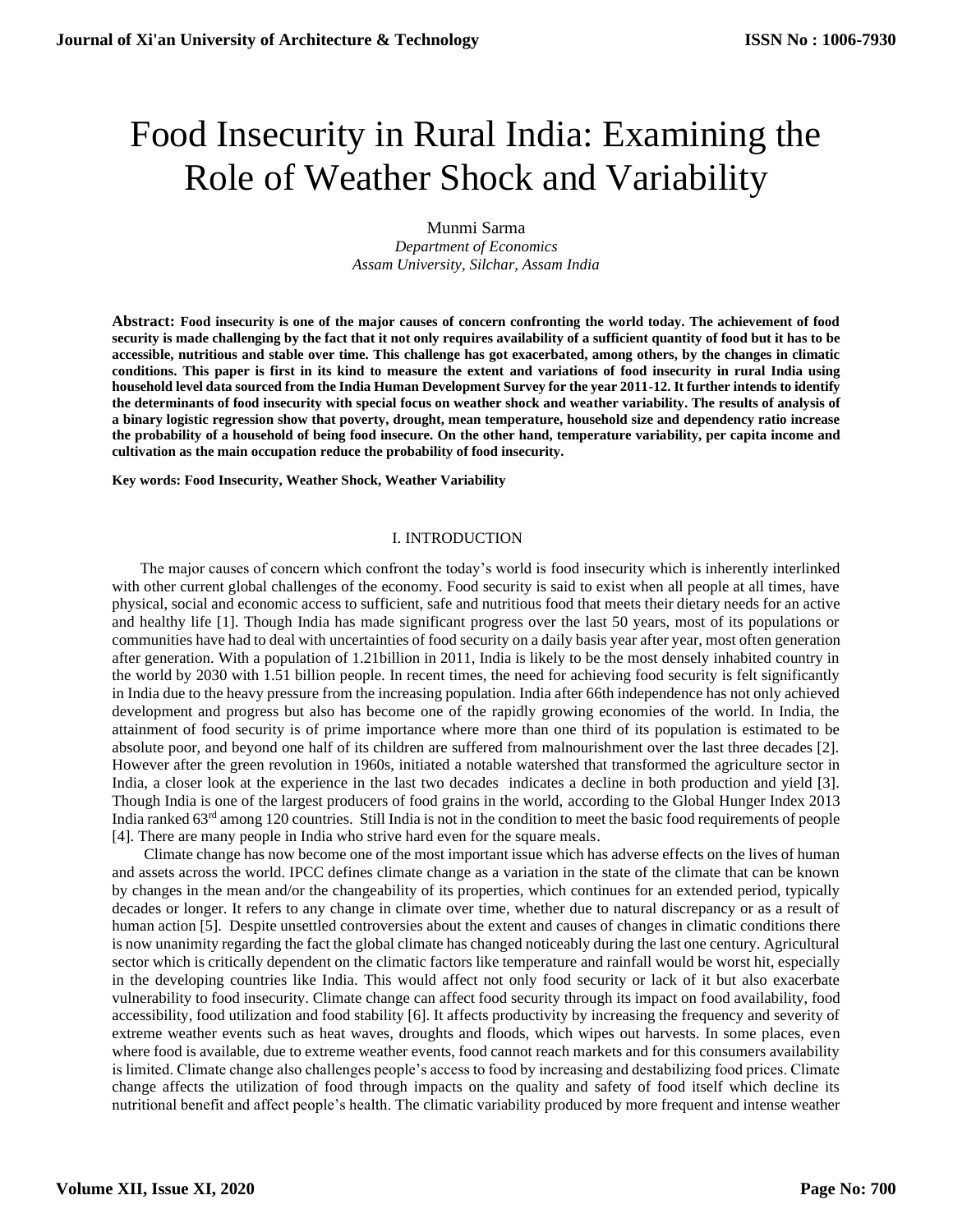events can upset the stability of individual's and government's food security strategies, creating fluctuations in food availability, access and utilization [7]. The objective of this chapter is to examine and quantify the extent of food insecurity in rural India and its variations across states and union territories, and various social and religious groups. It further intends to examine the impact of weather shock and variability on food insecurity along with the determinants of it in rural India. In this study, household level food insecurity is measured by taking into account nutritional requirement of an individual on the basis of recommendation of the report of the Expert Group to the Planning Commission, Government of India [8]. The existing literatures are mainly deals with food security [9-12] and food insecurity in India [13-15]. But till date, no study has been carried out for examining the impact of weather shock and variability on household level food insecurity in rural India. The paper is organized in six sections. Section two outlines the materials and methods. Section three discusses the extent of food insecurity in India and its variations across space and various social and religious groups. Section four outlines the model with a brief explanation of the variables of interest. Section five discusses the regression results whereas section six deals with concluding remarks.

## II. MATERIALS AND METHODS

#### *2.1 Data Source and Methodology-*

This analysis is totally focused on secondary data. The secondary data was obtained for 2011-12 from the second round of the India Human Development Survey (IHDS-II). The IHDS presents data on a variety of measurements and factors at the household level. The data has been extensively cleaned and a few variables specific to the present paper have been taken into account and a few others have been generated from the available data. Section IV includes a thorough overview of the factors used in the paper. The primary aim of this paper is to think about food insecurity at the household level. Food insecurity at the household level is then calculated based on the Expert Group's report<sup>1</sup> submitted to the Planning Commission of the Government of India. They have explained the normative criteria for food expenditure including calories, proteins and fats. To estimate food insecurity, we have taken this proposed spending (per capita per month) on calories, proteins and fats as the standard. National food insecurity lines have therefore been identified as monthly food expenditure per capita (calorie+protein+fat) of Rs. 554 in rural areas and Rs. 656 in urban areas and an aggregate food insecurity measure is obtained on the basis of these food insecurity lines These food insecurity lines are then calibrated to estimate state-specific food insecurity lines by price indices.

## *2.2 Binary Logistic Regression-*

To examine the determinants of food insecurity, a binary logistic regression model is used. The model is ---

$$
FI_{i} = \frac{1}{1 + e^{-(\alpha + \beta/w'_{i} + \gamma/x'_{i} + u_{i})}} \dots \dots \dots \dots \dots \dots \dots (1)
$$

Where,  $w'$  is a vector of weather related variables (e.g. flood, drought, mean daily average temperature etc.), x' is a vector of other explanatory variables representing different socio-economic variables.  $\beta$ ' and  $\gamma$ ' are vector of coefficients of the weather variables (w) and other explanatory variables (x) respectively. Finally  $\alpha$  represents the intercept, u refers to the disturbance term and *i* (i=1, 2, 3,……,, n) refers to the households. Here, the dependent variable *FI*<sup>*i*</sup> indicates food insecurity status of the *i*<sup>th</sup> household which takes on value 1 if a household is food insecure and 0 otherwise. The definitions of the explanatory variables are explained as: Dummy variable is used to capture the differential impact of the variable hill on food insecurity. Dummy takes the value '1' if the household resides in hilly region, '0' otherwise. Household size can be defined as number of persons living in one house. Larger sized households have more mouths to feed and hence have lesser availability of food consumption per capita. An increase in household size increases the probability of food insecurity. The per capita income of each household is obtained by dividing its total annual income by the number of household member. Higher the per capita income, higher will be the capacity of the household to consume food items. Thus, per capita income is expected to have a negative impact on food insecurity. Poverty is an important determinant of food insecurity. To capture the impact of poverty on food insecurity, dummy variable is used which takes the value '1' if household is poor, '0' otherwise. It is expected that the poor do not have enough resources to purchase the required amount of food items for their household which raises

<sup>&</sup>lt;sup>1</sup> This Expert Group was constituted in June, 2012 by the Planning Commission under the Chairmanship of Dr. C. Rangarajan to suggest a methodology for measurement of poverty in India. It has re-computed the average requirements of calories, fats and proteins on the basis of the 2010 Indian Council of Medical Research norms (Government of India, 2014).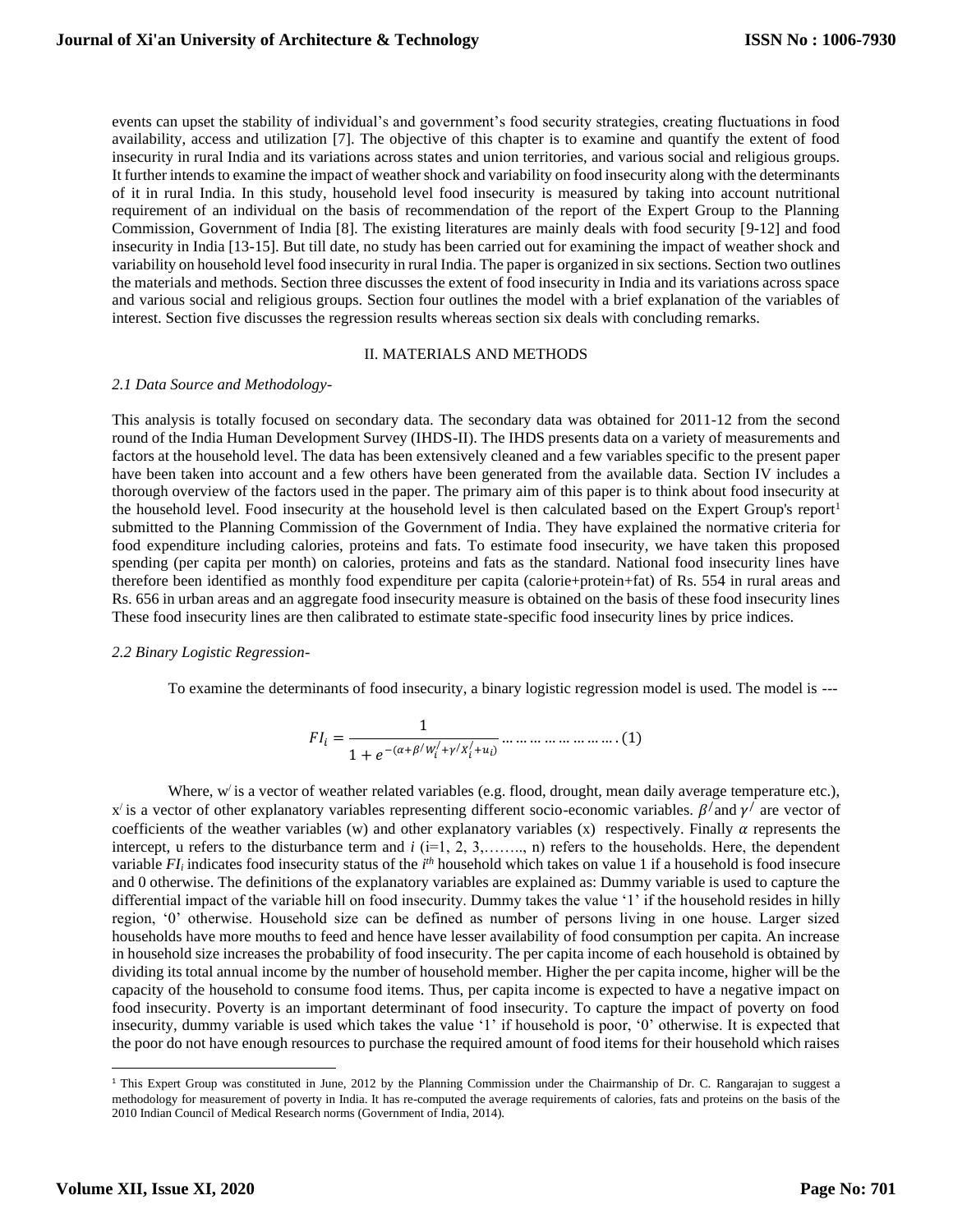their probability of being food insecure. To capture the differential impact of different castes on household level food insecurity, dummy variables are used. The dummy variable takes the value of '1' if a household belong Other Backward Classes (OBC) category, '0' otherwise. Similarly, it takes the value '1' if the household belong to Schedule Caste (SC) category, '0' otherwise, takes the value '1' if the household belong to Schedule Tribe (ST) category, '0' otherwise and takes the value '1' if the household belong to Other Caste, '0' otherwise. Here General caste is taken as reference category. Generally it is expected that households belong to General caste are economically more stronger and hence they are food secure in comparison to other caste. Dummy variable is also used to capture the differential impact of religion on food insecurity. Dummy takes the value '1' if the household belongs to Hindu religion, '0' otherwise. Dependency ratio is defined as the number of young and old dependents as a percentage of working age group members of a household. If dependency ratio is high, there will be more pressure on a household to feed relatively more people by a smaller number of earners in a household. This will reduce the economic capacity of a household to buy enough food for its members. Thus dependency ratio is expected to increase food insecurity. Cultivation as the main occupation is also an important determinant of food insecurity. To capture this variable a dummy variable is used, which takes the value '1' if a household's main occupation is cultivation, '0' otherwise. This implies that the household whose main occupation is cultivation are less likely to be food insecure than others. This is quite intuitive. The cultivator households in India are primarily subsistence farmers, and hence allocate a considerable amount of farm produce on household consumption. To capture the impact of remittances on food insecurity, dummy variable is used which takes the value '1' if the households get remittances, '0' otherwise. It is expected that remittances into a household reduce its likelihood to be food insecure. This is because receipt of remittances enhances liquidity and hence the household can spend more on food.

#### III. RESULTS AND DISCUSSION

#### *3.1 Food Insecurity in India: Extent and Variations-*

A household whose monthly per capita spending on calories, proteins and fats is smaller than this benchmark as suggested by the Rangarajan Committee, is categorized as food insecure. Table 1 displays the national and state specific food insecurity lines along with poverty lines.

| State/UTs                      | <b>Poverty line</b> |         | <b>Food insecurity line</b> |              | State/UTs/                 | <b>Poverty line</b> |              | <b>Food insecurity line</b> |        |
|--------------------------------|---------------------|---------|-----------------------------|--------------|----------------------------|---------------------|--------------|-----------------------------|--------|
|                                | Rural               | Urban   | Rural                       | <b>Urban</b> | <b>Nation</b>              | <b>Rural</b>        | <b>Urban</b> | <b>Rural</b>                | Urban  |
| Andhra Pradesh                 | 1031.74             | 1370.84 | 588.05                      | 639.14       | <b>Mizoram</b>             | 1231.03             | 1703.93      | 701.64                      | 794.44 |
| Arunachal                      | 1151.01             | 1482.94 | 656.03                      | 691.41       | <b>Nagaland</b>            | 1229.83             | 1615.78      | 700.95                      | 753.34 |
| Pradesh                        |                     |         |                             |              |                            |                     |              |                             |        |
| Assam                          | 1006.66             | 1420.12 | 573.75                      | 662.12       | <b>Orissa</b>              | 876.42              | 1205.37      | 499.52                      | 561.99 |
| <b>Bihar</b>                   | 971.28              | 1229.3  | 553.59                      | 573.15       | Punjab                     | 1127.48             | 1479.27      | 642.62                      | 689.70 |
| Chhattisgarh                   | 911.8               | 1229.72 | 519.69                      | 573.34       | Rajasthan                  | 1035.97             | 1406.15      | 590.46                      | 655.60 |
| <b>Delhi</b>                   | 1492.46             | 1538.09 | 850.64                      | 717.12       | <b>Sikkim</b>              | 1126.25             | 1542.67      | 641.92                      | 719.25 |
| Goa                            | 1200.6              | 1470.07 | 684.29                      | 685.41       | <b>Tamil Nadu</b>          | 1081.94             | 1380.36      | 616.66                      | 643.58 |
| Gujarat                        | 1102.83             | 1507.06 | 628.57                      | 702.65       | <b>Tripura</b>             | 935.52              | 1376.55      | 533.21                      | 641.80 |
| Haryana                        | 1127.82             | 1528.31 | 642.81                      | 712.56       | <b>Uttar Pradesh</b>       | 889.82              | 1329.55      | 507.16                      | 619.89 |
| <b>Himachal</b>                | 1066.6              | 1411.59 | 607.92                      | 658.14       | <b>Uttarakhand</b>         | 1014.95             | 1408.12      | 578.48                      | 656.52 |
| <b>Pradesh</b>                 |                     |         |                             |              |                            |                     |              |                             |        |
| $\boldsymbol{\alpha}$<br>Jammu | 1044.48             | 1403.25 | 595.31                      | 654.25       | <b>West Bengal</b>         | 934.1               | 1372.68      | 532.40                      | 640.00 |
| <b>Kashmir</b>                 |                     |         |                             |              |                            |                     |              |                             |        |
| <b>Jharkhand</b>               | 904.02              | 1272.06 | 515.25                      | 593.09       | Puducherry                 | 1130.1              | 1382.31      | 644.11                      | 644.49 |
| Karnataka                      | 975.43              | 1373.28 | 555.95                      | 640.28       | &<br>Andaman               | 1314.98             | 1797.69      | 749.48                      | 838.16 |
|                                |                     |         |                             |              | <b>Nicobar</b>             |                     |              |                             |        |
|                                |                     |         |                             |              | <b>Islands</b>             |                     |              |                             |        |
| Kerala                         | 1054.03             | 1353.68 | 600.75                      | 631.14       | Chandigarh                 | 1303.17             | 1481.21      | 742.75                      | 690.60 |
| Madhya                         | 941.7               | 1340.28 | 536.73                      | 624.89       | $\mathbf{\alpha}$<br>Dadra | 1008.39             | 1540.81      | 574.74                      | 718.39 |
| Pradesh                        |                     |         |                             |              | Nagar Haveli               |                     |              |                             |        |
| Maharashtra                    | 1078.34             | 1560.38 | 614.61                      | 727.51       | Daman & Diu                | 1200.6              | 1434.93      | 684.29                      | 669.02 |
| <b>Manipur</b>                 | 1185.19             | 1561.77 | 675.51                      | 728.16       | Lakshadweep                | 1327.77             | 1458.69      | 756.77                      | 680.10 |
| Meghalaya                      | 1110.67             | 1524.37 | 633.04                      | 710.72       | All India                  | 972                 | 1407         | 554                         | 656    |

Table-1 National and State Specific Lines for Poverty and Food Insecurity

Sources: a) Poverty lines – Government of India (2014); b) Food Insecurity Lines – Calculated by the author from IHDS-II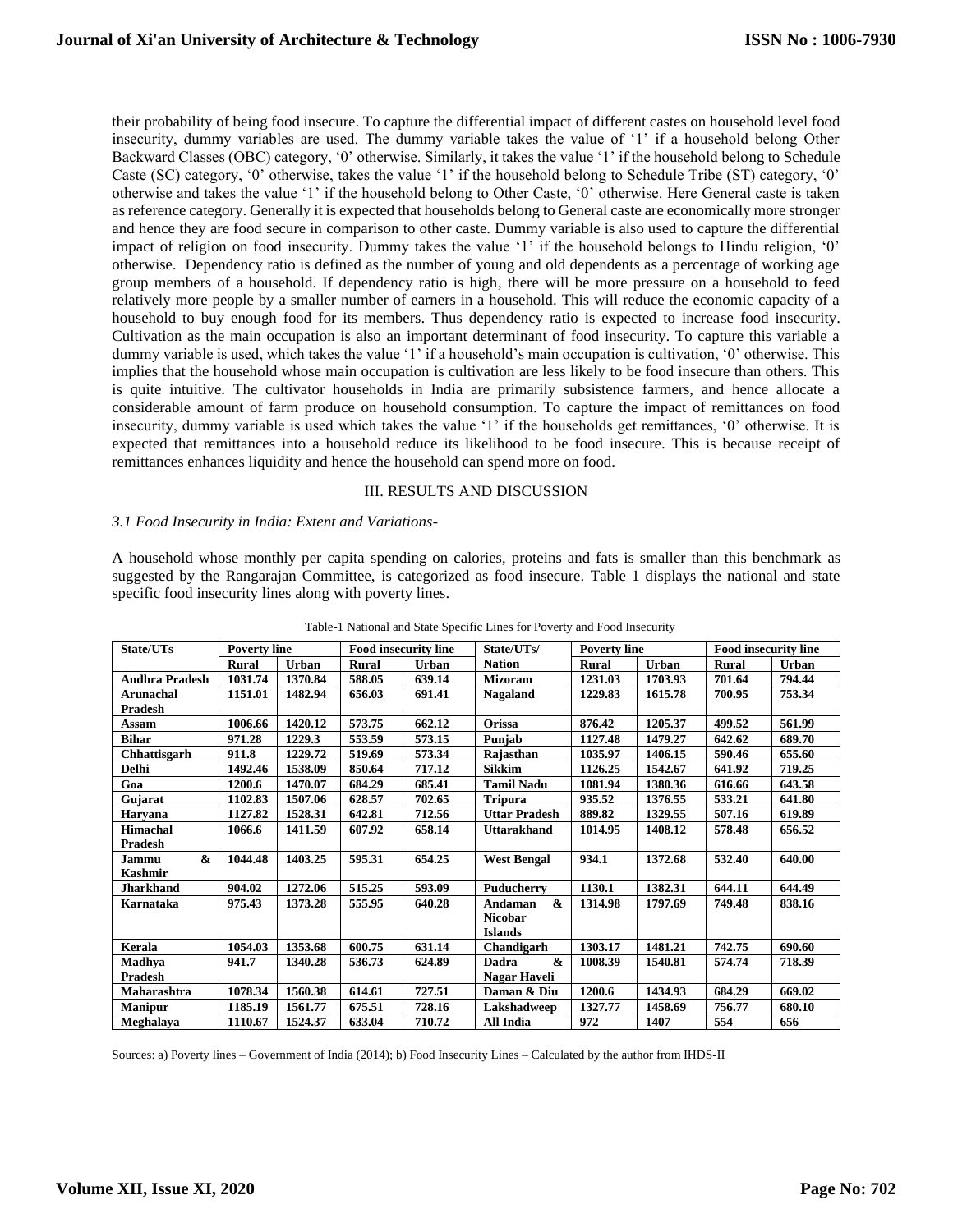### *3.2 Food Insecurity across Social Classes and Religion-*

The variations in food insecurity across different castes and religions are shown in Table 2. It is evident from the figures that there are wide variations in the prevalence of food insecurity across social and religious groups in rural India.

|                             | Caste      | <b>Religion</b>   |            |  |
|-----------------------------|------------|-------------------|------------|--|
| <b>Categories</b>           | Percentage | <b>Categories</b> | Percentage |  |
| General                     | 22.78      | Hindu             | 32.30      |  |
| <b>Other Backward Caste</b> | 30.68      | <b>Muslim</b>     | 28.12      |  |
| <b>Scheduled Caste</b>      | 37.48      | <b>Christian</b>  | 29.01      |  |
| <b>Scheduled Tribe</b>      | 48.67      | Sikh              | 13.10      |  |
| Others                      | 15.65      | Others            | 27.14      |  |

Table-2 Food Insecurity in Rural India across Social Classes and Religions

Source: Calculated by authors from IHDS-II

As far as the social groups are concerned, food insecurity is the highest for scheduled tribes with around 49% of its households are food insecure. In case of scheduled castes around 38% of the households are food insecure which is followed by other backward castes (30.68%). Food insecurity is the lowest in case of other caste people as percentage of insecure households belonging to this is only around 16%. Such differences in the extent of food insecurity reflect the economic inequalities among these classes. Table 2 also highlights the differences in the level of food insecurity across various religious groups in India. The point to be noted here is that for the convenience of our analysis we have grouped Buddhists, Jains, Tribal and other small religious groups into one group and named it as 'Other Religion' due to the fact each of its constituents represent a very small proportion of the sample households compared to other major religions. It is seen form Fig. 2 that food insecurity is highest among the Hindu religion people (32.3%) followed by Christians (29.01%). Food insecurity is lowest among the Sikhs (13.1%). It is interesting to note that there is not much variations across the other two major religions.

#### *3.3 Spatial Variations in Food Insecurity-*

The extent of food insecurity and its spatial variations are captured by Head Count Ratio (HCR) which has been shown in Table 3. As seen from the table 31.49% of the sample households covering the rural India are food insecure. No sample household in Goa and Tripura are found to be food insecure. The highest food insecurity is found to be in Chhattisgarh with 67.72% of its sample households being food insecure. This is followed by Meghalaya (63.21%). Other states with food insecurity higher than the national average are Uttar Pradesh (31.51%), Assam (33.02%) Maharashtra (38.64%), Tamil Nadu (41.92%), Uttarakhand (43.21%), Jharkhand (44.51%), Bihar (45.44%) and Odisha (54.25%).

| State/UTs                | <b>Head Count Ratio</b> | Food<br><b>Insecurity</b> | <b>State/UTs / Nation</b> | Head<br>Count | <b>Food</b> Insecurity |
|--------------------------|-------------------------|---------------------------|---------------------------|---------------|------------------------|
|                          |                         | <b>Gap Index</b>          |                           | Ratio         | <b>Gap Index</b>       |
| Goa                      | 0                       | 0                         | Rajasthan                 | 24.26         | 0.059                  |
| <b>Tripura</b>           | $\bf{0}$                | $\bf{0}$                  | <b>Manipur</b>            | 26.19         | 0.025                  |
| Jammu & Kashmir          | 4.5                     | 0.009                     | <b>West Bengal</b>        | 26.67         | 0.057                  |
| <b>Puducherry</b>        | 4.9<br>0.007            |                           | <b>Uttar Pradesh</b>      | 31.51         | 0.07                   |
| <b>Nagaland</b>          | 5.56                    | 0.008                     | Assam                     | 33.02         | 0.069                  |
| <b>Sikkim</b>            | 8.33                    | 0.001                     | Dadra & Nagar Haveli      | 38.46         | 0.115                  |
| Daman & Diu              | 10.17<br>0.011          |                           | Maharashtra               | 38.64         | 0.096                  |
| Punjab                   | 13.17                   | 0.021                     | <b>Madhya Pradesh</b>     | 39.2          | 0.112                  |
| <b>Mizoram</b>           | 16.67                   | 0.02                      | <b>Tamil Nadu</b>         | 41.92         | 0.125                  |
| <b>Arunachal Pradesh</b> | 19.2                    | 0.035                     | <b>Uttarakhand</b>        | 43.21         | 0.123                  |
| Gujarat                  | 20.39                   | 0.044                     | <b>Jharkhand</b>          | 44.51         | 0.124                  |
| <b>Andhra Pradesh</b>    | 20.75                   | 0.041                     | <b>Bihar</b>              | 45.44         | 0.114                  |
| Karnataka                | 21.41                   | 0.045                     | Orissa                    | 54.25         | 0.144                  |
| Kerala                   | 21.85                   | 0.05                      | Meghalaya                 | 63.21         | 0.201                  |
| <b>Himachal Pradesh</b>  | 22.09                   | 0.049                     | Chhattisgarh              | 67.72         | 0.226                  |
| Harvana                  | 23.11                   | 0.04                      | India                     | 31.49         | -------                |

| Table-3 Spatial Variations in Food Insecurity in Rural India |  |  |  |
|--------------------------------------------------------------|--|--|--|
|                                                              |  |  |  |

Source: Calculated by authors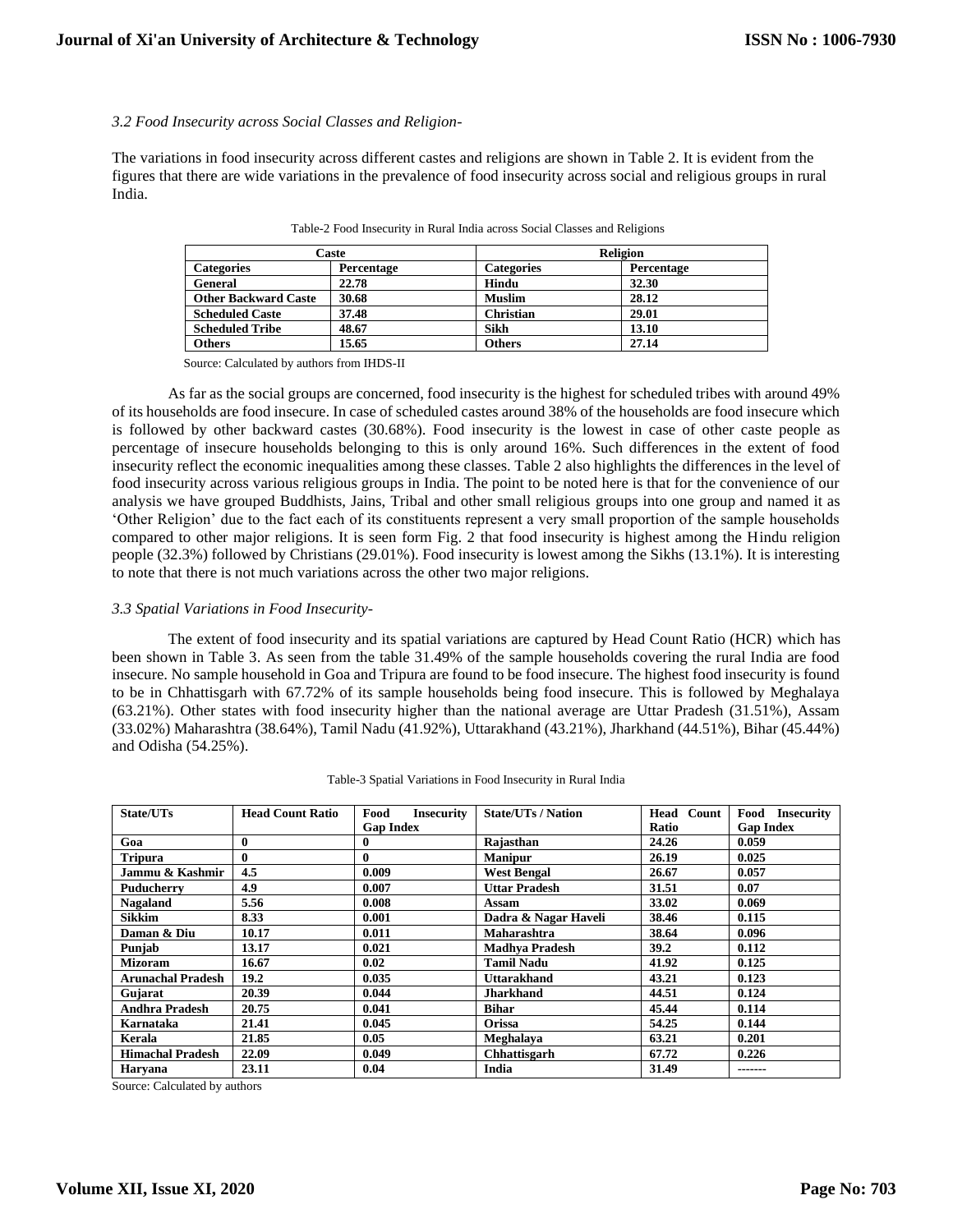In this study the depth of food insecurity has been captured by the Food Insecurity Gap Index (FIGI). From the above table it is found that the depth of food insecurity is also highest in Chhattisgarh (0.226) followed by Meghalaya (0.201).In the states like Odisha (0.144), Tamil Nadu (0.125), Jharkhand (0.124), Bihar (0.114) and Madhya Pradesh (0.112), food insecurity is deeper as compared to other states. The district level analysis of spatial variations and depth of food insecurity is given in the appendix section.

## *3.4 Determinants of Food Insecurity-*

The results of the binary logistic regression of food insecurity are shown in Table 4. It is to be noted that the odds ratio are reported here rather than the coefficient, and the results are interpreted accordingly.<sup>2</sup>

| <b>Variables</b>              | <b>Odds Ratio</b> | <b>Std. Error</b> |
|-------------------------------|-------------------|-------------------|
| Drought_2011                  | $1.291***$        | 0.057             |
| <b>Flood_2011</b>             | 0.951             | 0.040             |
| <b>Mean Temperature</b>       | $1.128***$        | 0.011             |
| Hill                          | $1.091***$        | 0.041             |
| <b>Household Size</b>         | $1.196***$        | .009              |
| Per Capita Income             | $0.990***$        | 1.35e-06          |
| Poor                          | $12.31***$        | 0.530             |
| <b>Other Backward Classes</b> | $1.322***$        | 0.063             |
| <b>Scheduled Castes</b>       | 1.590***          | 0.086             |
| <b>Schedule Tribes</b>        | $2.010***$        | 0.120             |
| <b>Muslim</b>                 | $0.722***$        | 0.048             |
| <b>Sikh</b>                   | $0.633***$        | 0.086             |
| <b>Buddhist</b>               | $1.508**$         | 0.299             |
| <b>Dependency Ratio</b>       | $1.158***$        | 0.025             |
| <b>Main Cultivation</b>       | $0.776***$        | 0.028             |
| <b>Remittance</b>             | $0.910**$         | 0.045             |
| <b>Constant</b>               | $0.008***$        | 0.002             |
| <b>Pseudo R squared</b>       | 28.83%            |                   |
| LR chi $2(15)$                | 9073.25           |                   |
| Prob > chi2                   | $0.0000***$       |                   |

| Table-4 Results of the Binary Logistic Regression |  |  |  |  |
|---------------------------------------------------|--|--|--|--|
|---------------------------------------------------|--|--|--|--|

Note: \*\*\*, \*\* and \* represent significant at 1%, 5% and 10% respectively.

Source: Calculated by authors

It is necessary to remember that the appropriateness of the model is justified by various diagnostic tests, as stated in the final rows of Table 4. In the second and third columns, odd ratios and standard errors are reported. From the regression analysis the variable drought is found to have positive impact on food insecurity. This means that the probability of food insecurity increases with the increase in drought. Similarly mean temperature also effects food insecurity positively. This implies that when mean temperature rises, the likelihood of food insecurity also rises. The variable hill is found positive and significant. This implies that the people residing in hilly regions are more food insecure as compared to the plains. Household size is found to have a positive impact on food insecurity. This implies that the probability of food insecurity increases with increase in the size of households. Larger sized households have more mouths to feed and hence have lesser availability of food consumption per capita. Per capita income is found to have a negative impact on the probability of household level food insecurity. An increase in per capita income of the households reduces its probability of food insecurity. The odds ratio of poor is found to be as high as 12.31. This implies that the probability of food insecurity for the poor households is higher than others. Food insecurity of a poor household is 12.32 times of a non-poor household. This is quite intuitive. The poor do not have enough resources to purchase the required amount of food items for their household which raises their probability of being food insecure. As far as the differential impact of caste on food insecurity is concerned it is found that compared to general caste, food insecurity is more among Other Backward Classes (OBC), Scheduled Caste (SC) and Schedule Tribe (ST). The

<sup>&</sup>lt;sup>2</sup>This is because there is a direct relationship between odds ratio and the coefficient. Odds ratios greater than 1 and less than 1 imply positive and negative coefficients respectively. Therefore, our analysis is carried out in terms of odds ratio as it is easier to interpret the impact of the explanatory variables in terms of odds ratio